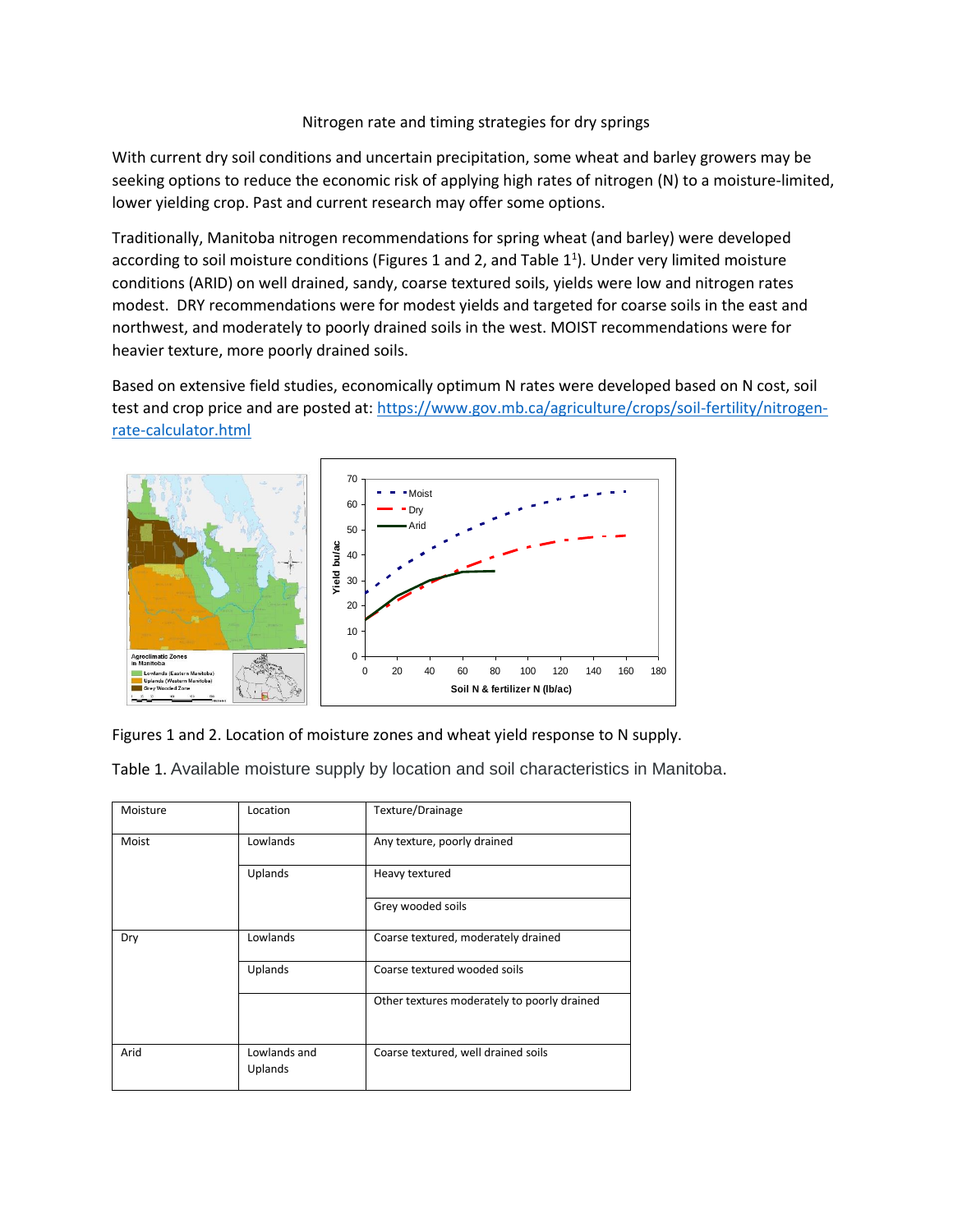Under current production practices and with newer varieties, yield potential is considerably higher than what is provided by these guidelines above. Recent research with wheat, found that under high yield practices and varieties, a nitrogen supply (fertilizer and soil N) of about 2.25 lb N/bu was economically optimum<sup>2</sup>. For an 80 bu/ac crop that would be 180 lb N/ac.

This study also investigated split nitrogen timing options, finding that applying a base N rate of 80 lb N/ac at seeding followed by either 30 or 60 lb N/ac at stem elongation or flagleaf emergence produced equal to higher yields and higher protein than applying all of the N at seeding<sup>2</sup>. What made this so effective was that rainfall was received within days of application.

Risk averse growers may wish to use a strategy such as applying a base fertility program according to the Soil Moisture criteria, and then later supplementing to the higher rate based on 2.25 lb N/bu IF moisture conditions improve and yield potential is increased.

Now this approach is contingent upon rainfall to move the split N into the soil. Past studies led by Guy Lafond at Indian Head demonstrated this inherent risk, where in 1 of 3 years delayed N was stranded at the surface under dry conditions and yielded 30% less than all N applied at seeding time<sup>3</sup>. However, his subsequent studies showed that as long as a large portion of the required N was applied at seeding (50%+), dribble UAN applications could be delayed for wheat and canola<sup>4</sup> (Tables 2-3).

| Portion of total N at seeding | At seeding                              | $1-1.5$ leaf |    | 3-3.5 leaf   5-5.5 leaf (stem elongation) |  |  |
|-------------------------------|-----------------------------------------|--------------|----|-------------------------------------------|--|--|
|                               | Yield (bu/acre)<br>-------------------- |              |    |                                           |  |  |
| Check $-$ no N                | 31                                      |              |    |                                           |  |  |
| 100%                          | 37                                      |              |    |                                           |  |  |
| 67%                           |                                         | 36           | 36 | 37                                        |  |  |
| 50%                           |                                         | 36           | 36 | 35                                        |  |  |
| 33%                           |                                         | 37           | 36 | 35                                        |  |  |
| 0%                            |                                         | 34           | 36 | 34                                        |  |  |

Table 2. Effect of N timing split on spring wheat yield in bu/ac (mean of 7 sites)<sup>4</sup>.

Table 3. Effect of N timing split on canola yield in bu/ac (mean of 5 sites)<sup>4</sup>.

| Portion of total N at seeding | At seeding      | 5-6 leaf | Start bolting | <b>Start flowering</b> |  |  |
|-------------------------------|-----------------|----------|---------------|------------------------|--|--|
|                               | Yield (bu/acre) |          |               |                        |  |  |
| Check – no $N$                | 31              |          |               |                        |  |  |
| 100%                          | 45              | 43       | 42            | 39                     |  |  |
| 67%                           |                 | 42       | 39            | 36                     |  |  |
| 50%                           |                 | 40       | 39            | 36                     |  |  |
| 33%                           |                 | 39       | 38            | 35                     |  |  |
| 0%                            |                 | 39       | 34            | 32                     |  |  |

If farmers choose to use a split application of N as a management strategy, they should be aware of the risks. When N is placed at the soil surface, volatilization loss or stranding is more likely.

References: